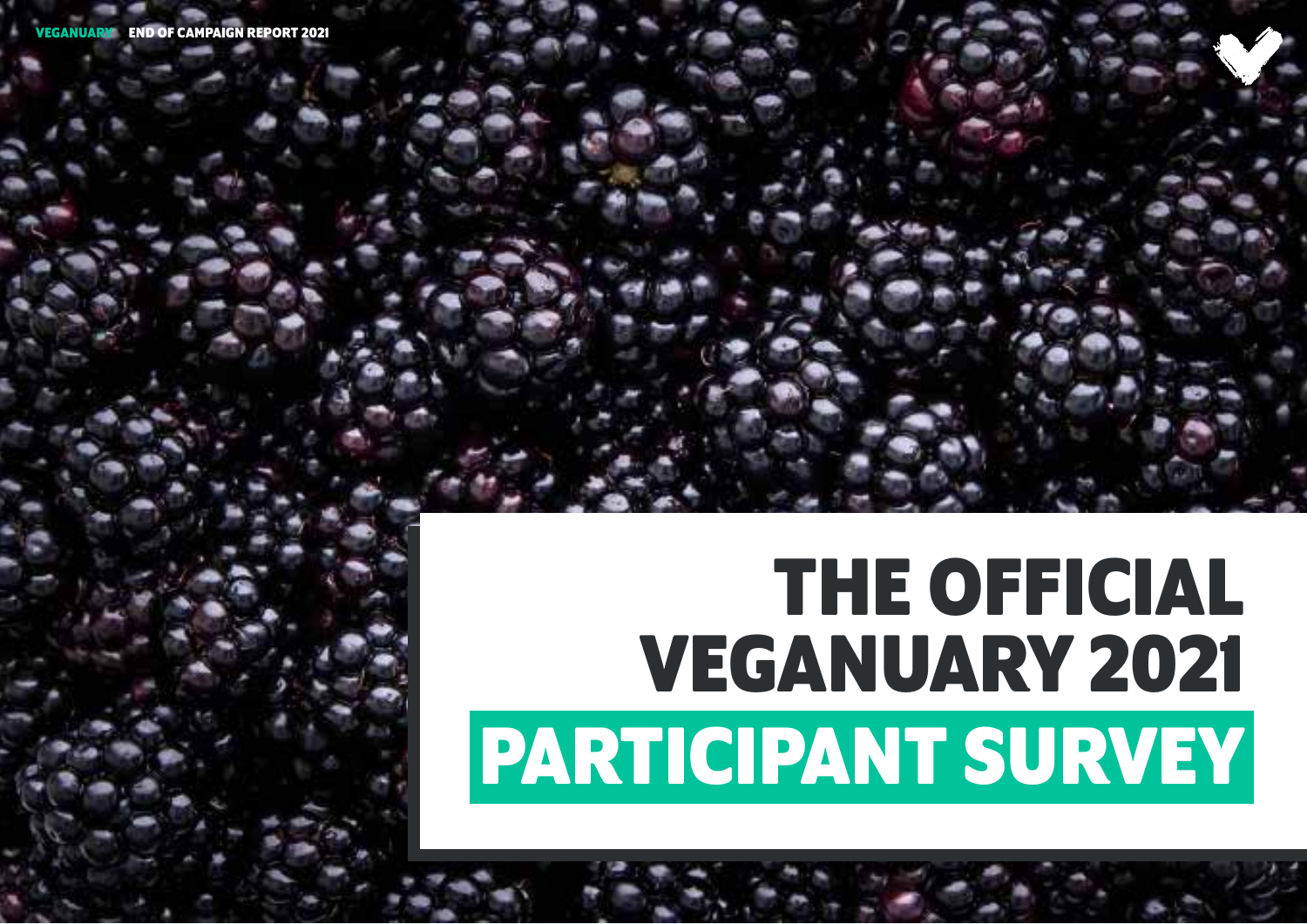#### **582,538 PEOPLE AROUND THE WORLD SIGNED UP TO BE PART OF VEGANUARY 2021.**

They pledged to try vegan for a month, receiving 31-days of support emails, encouragement via social media and other useful resources. When they signed up we asked a few questions about who they were.

> At the end of their month of trying vegan, Veganuary participants were invited to take part in a survey to tell us about their experience. Our survey was sent to 76% of Veganuary 2021 participants, and had an 10% response rate (43,982 responses).

#### **HERE'S WHAT THEY TOLD US…**

## **WHO TOOK PART IN VEGANUARY?**

| <b>OUR TOP 15 COUNTRIES</b> |                      | <b>OUR TOP 15 CITIES</b> |                     |  |  |
|-----------------------------|----------------------|--------------------------|---------------------|--|--|
| $\mathbf{1}$                | United Kingdom       | $\mathbf{1}$             | London              |  |  |
| $\overline{2}$              | <b>United States</b> | $\overline{2}$           | Santiago            |  |  |
| 3                           | India                | 3                        | Bogota              |  |  |
| 4                           | Germany              | $\overline{4}$           | Milan               |  |  |
| 5                           | Argentina            | 5                        | <b>Buenos Aires</b> |  |  |
| 6                           | Chile                | 6                        | Bengaluru           |  |  |
| $\overline{7}$              | Italy                | $\overline{7}$           | <b>Berlin</b>       |  |  |
| 8                           | Colombia             | 8                        | Mumbai              |  |  |
| 9                           | Mexico               | 9                        | Hyderabad           |  |  |
| 10                          | <b>Brazil</b>        | 10                       | Chennai             |  |  |
| 11                          | France               | 11                       | Pune                |  |  |
| 12                          | Switzerland          | 12                       | Delhi               |  |  |
| 13                          | South Africa         | 13                       | Mexico City         |  |  |
| 14                          | Venezuela            | 14                       | Rome                |  |  |
| 15                          | Sweden               | 15                       | Birminghan          |  |  |
|                             |                      |                          |                     |  |  |



|                       | <b>AGE RANGE</b> |           |           |  |  |  |
|-----------------------|------------------|-----------|-----------|--|--|--|
|                       |                  | 13-17 2%  |           |  |  |  |
|                       | 18-24 14%        |           |           |  |  |  |
|                       |                  |           | 25-34 22% |  |  |  |
|                       |                  |           | 35-44 21% |  |  |  |
|                       |                  |           | 45-54 22% |  |  |  |
|                       |                  | 55-64 15% |           |  |  |  |
|                       |                  |           | 65-74 5%  |  |  |  |
|                       | Over 75 1%       |           |           |  |  |  |
| 0% 5% 10% 15% 20% 25% |                  |           |           |  |  |  |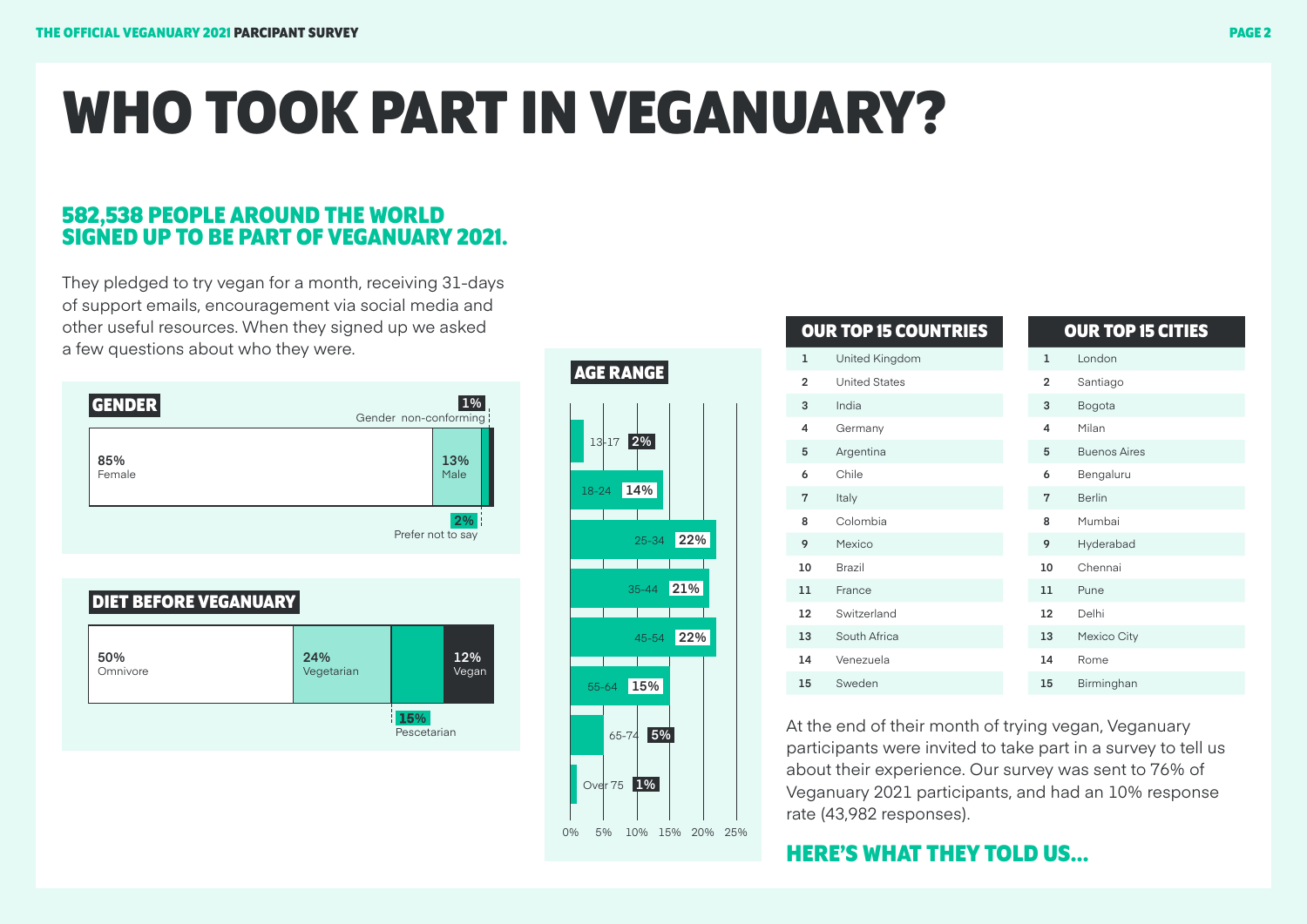### **WHY DID THEY WANT TO TRY EATING VEGAN?**

#### **ALMOST HALF SAID ANIMALS WAS THEIR NUMBER ONE MOTIVATION FOR TRYING VEGAN**









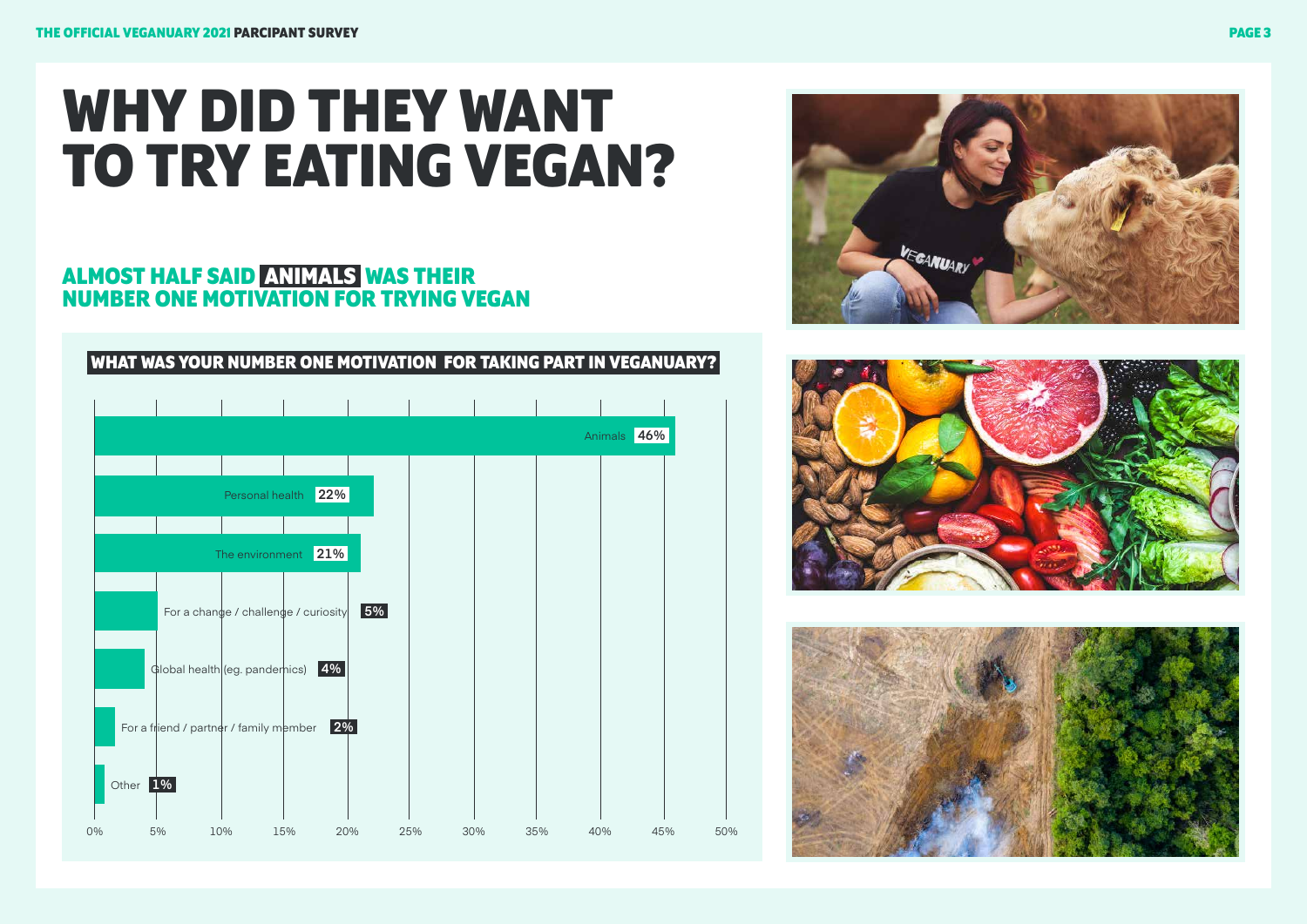### **DID THEY MAINTAIN A VEGAN DIET DURING VEGANUARY…?**

### **… AND WILL THEY CONTINUE EATING VEGAN AFTER VEGANUARY?**

#### **DID YOU MAINTAIN A VEGAN DIET DURING VEGANUARY?**







(Only respondents who told us they were NOT vegan before Veganuary were asked the questions on this page.)

**ALMOST TWO THIRDS (61%) MAINTAINED A VEGAN DIET DURING VEGANUARY.** 

### Yes **61%** No 39%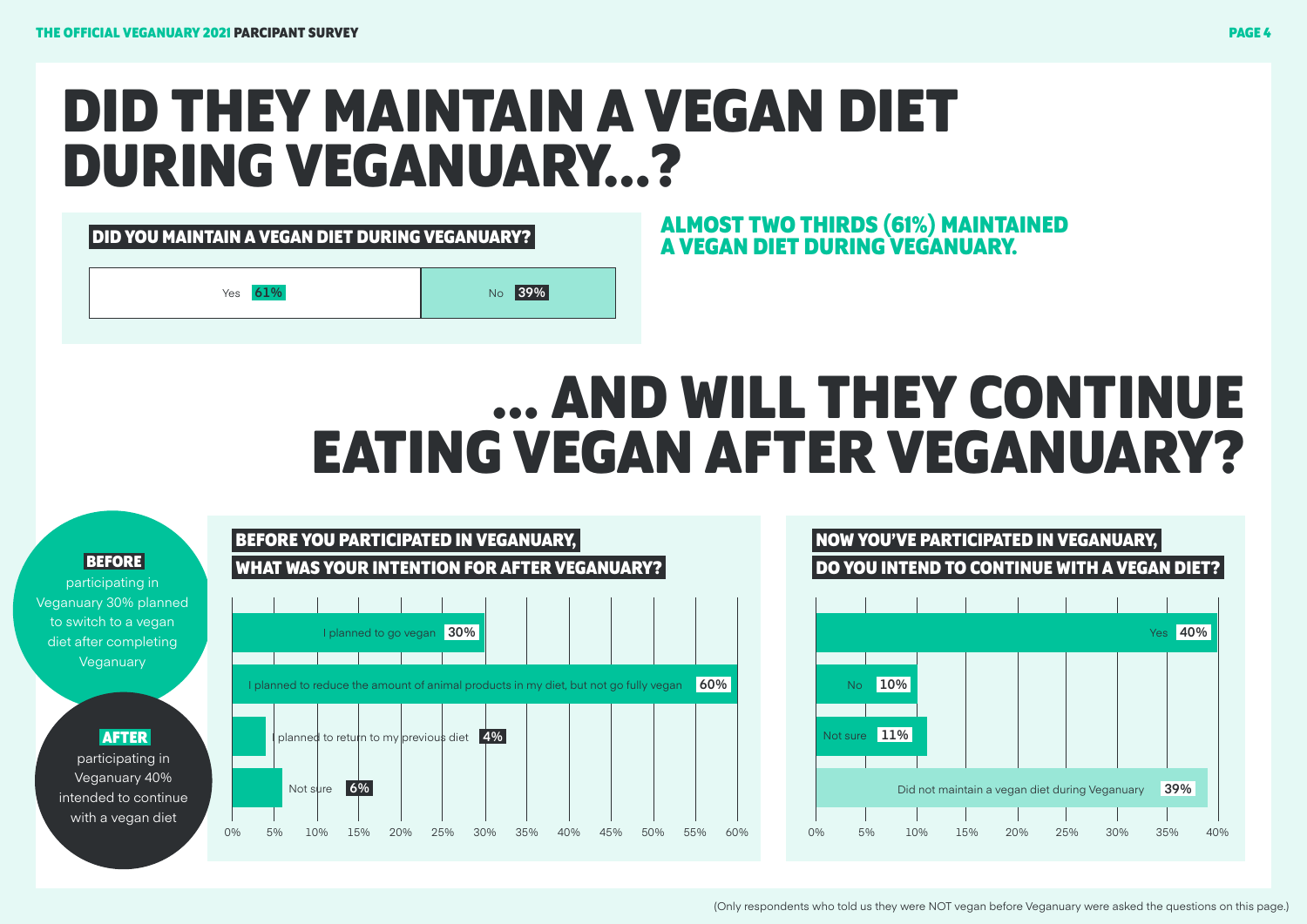### **HAS VEGANUARY AFFECTED OTHER KINDS OF DIET CHANGE?**



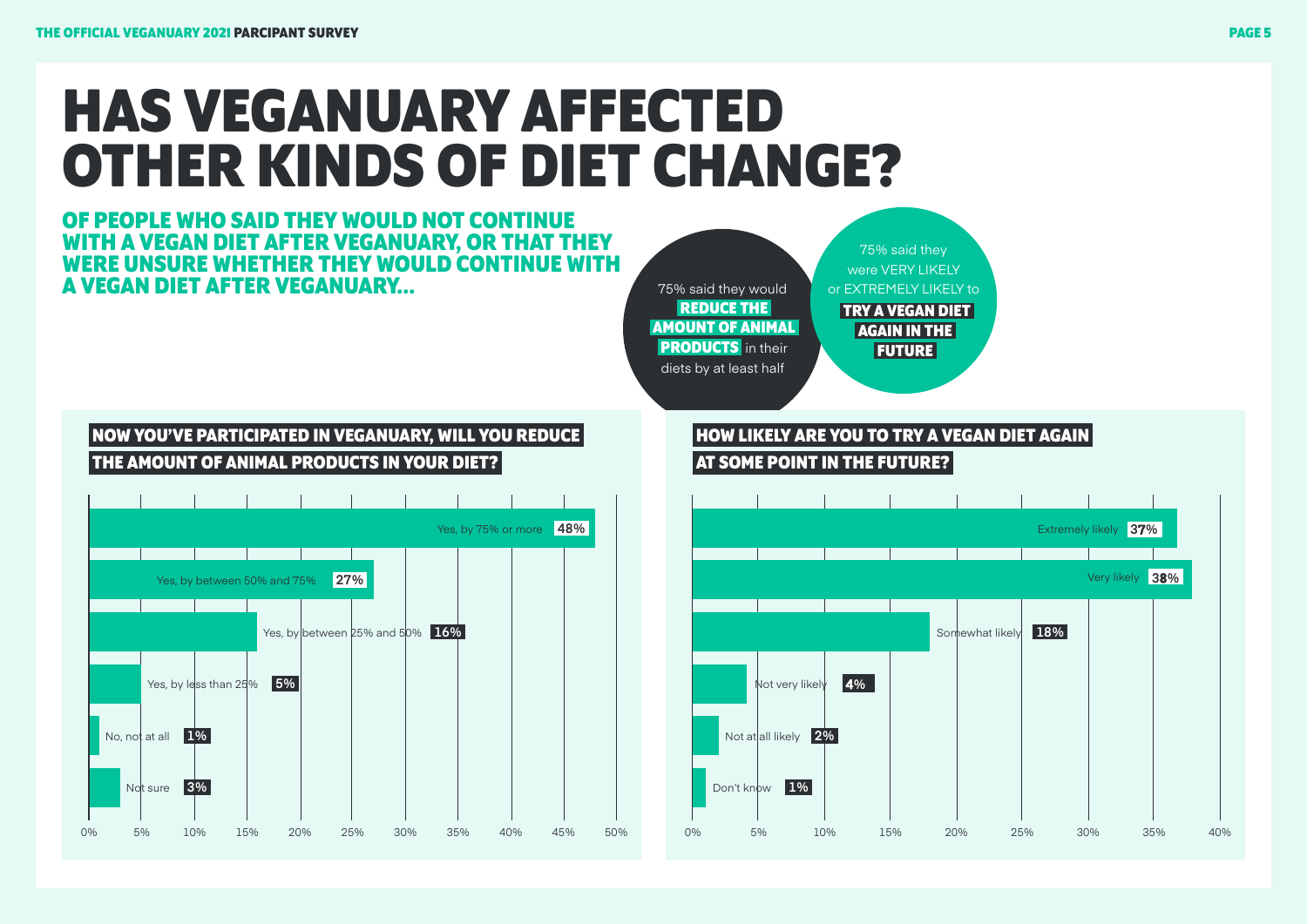### **WHAT MADE SOME PARTICIPANTS DECIDE TO CONTINUE EATING VEGAN?**

#### **THE PEOPLE WHO SAID THEY WOULD CONTINUE WITH A VEGAN DIET DID SO BECAUSE…**





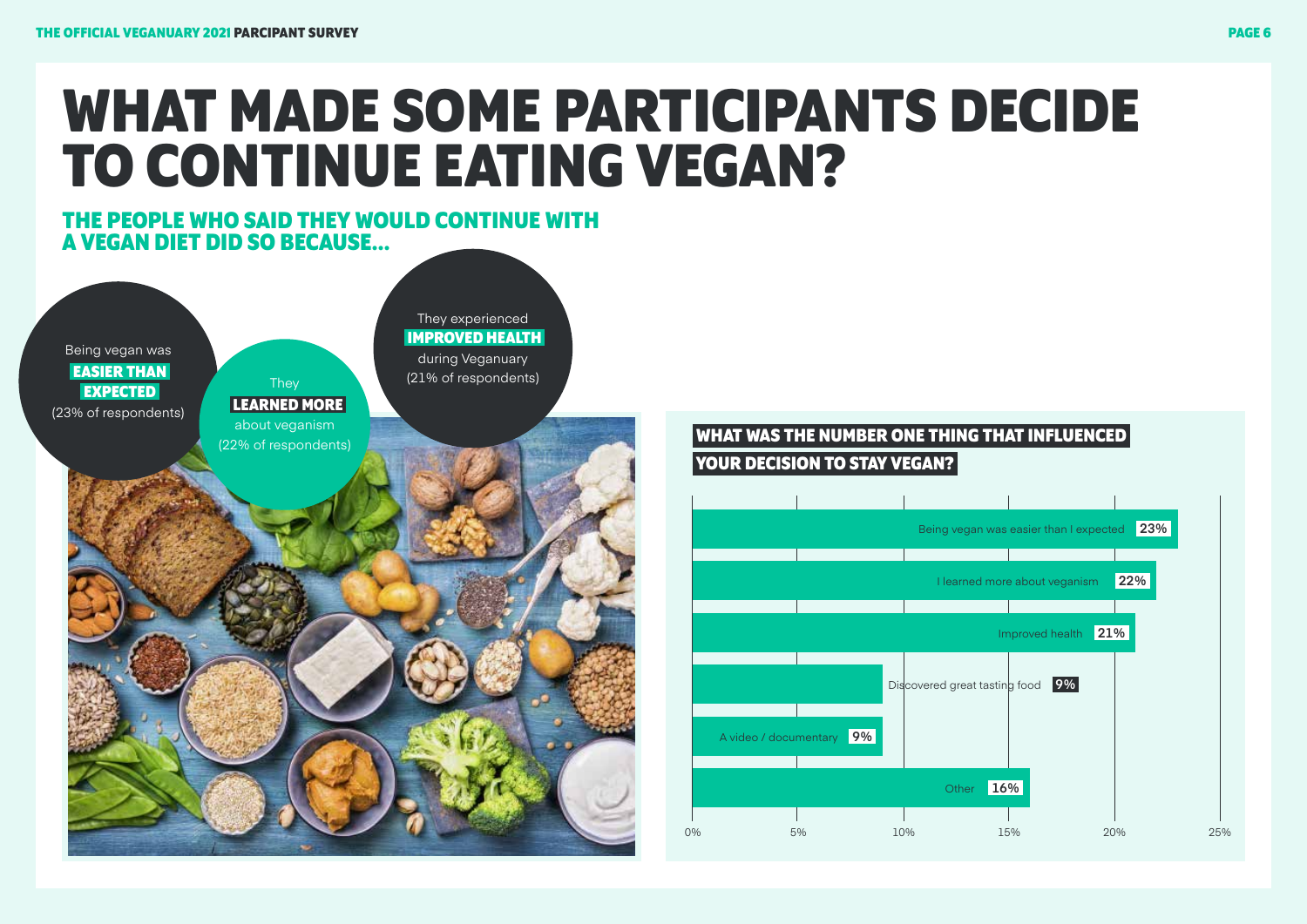### **WHAT WERE THEIR BIGGEST CHALLENGES?**



| 41%<br>Cheese<br>$\frac{0}{0}$<br>30%<br>35%<br>40% |  |  |     |
|-----------------------------------------------------|--|--|-----|
|                                                     |  |  |     |
|                                                     |  |  |     |
|                                                     |  |  |     |
|                                                     |  |  |     |
|                                                     |  |  |     |
|                                                     |  |  |     |
|                                                     |  |  |     |
|                                                     |  |  |     |
|                                                     |  |  |     |
|                                                     |  |  |     |
|                                                     |  |  | 45% |





The non-vegan food that was missed the most was **CHEESE**  (41% of respondents)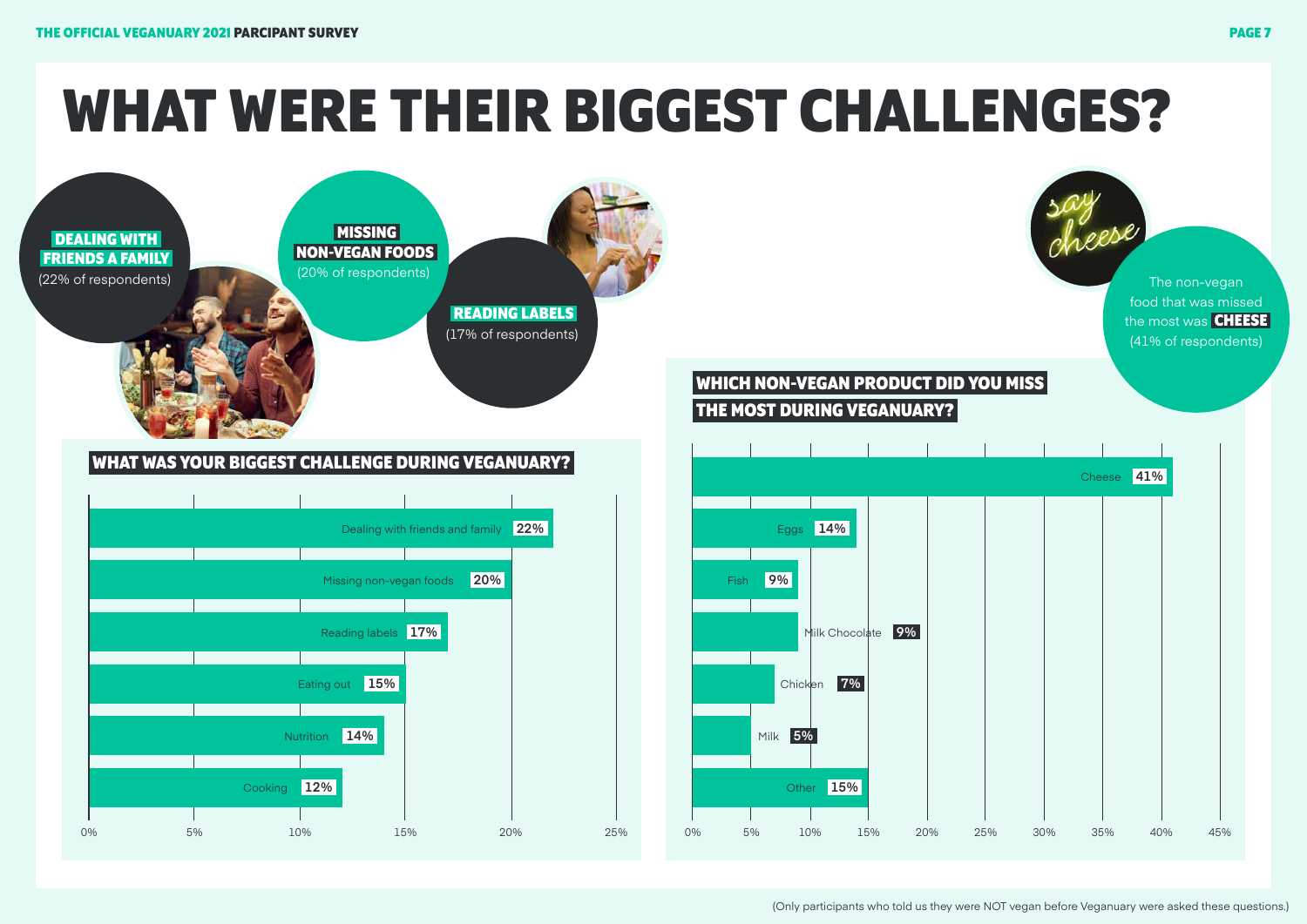

### **DID THEY EXPERIENCE ANY HEALTH BENEFITS?**

#### **HALF THE RESPONDENTS SAW SOME IMPROVEMENT TO THEIR OVERALL HEALTH.**

#### **IN ADDITION,**



**\*** We asked respondents to report any desirable change in weight (e.g. loss in weight for those seeking to lose weight, or increase in weight for those seeking to gain weight) as an improvement.

|                           | <b>OVERALL</b><br><b>HEALTH</b> | <b>ENERGY</b><br><b>LEVELS</b> | <b>BODY</b><br>WEIGHT* | <b>MOOD</b> | <b>SKIN</b><br><b>APPEARANCE</b> |
|---------------------------|---------------------------------|--------------------------------|------------------------|-------------|----------------------------------|
| Improved<br>significantly | 14%                             | 16%                            | 8%                     | 16%         | 11%                              |
| Improved a little         | 36%                             | 33%                            | 30%                    | 30%         | 27%                              |
| No change                 | 39%                             | 39%                            | 47%                    | 42%         | 48%                              |
| Worsened a little         | 2%                              | 5%                             | 6%                     | 4%          | 5%                               |
| Worsened<br>significantly | 0%                              | 1%                             | 1%                     | 0%          | 1%                               |
| Don't know                | 9%                              | 6%                             | 8%                     | 8%          | 8%                               |